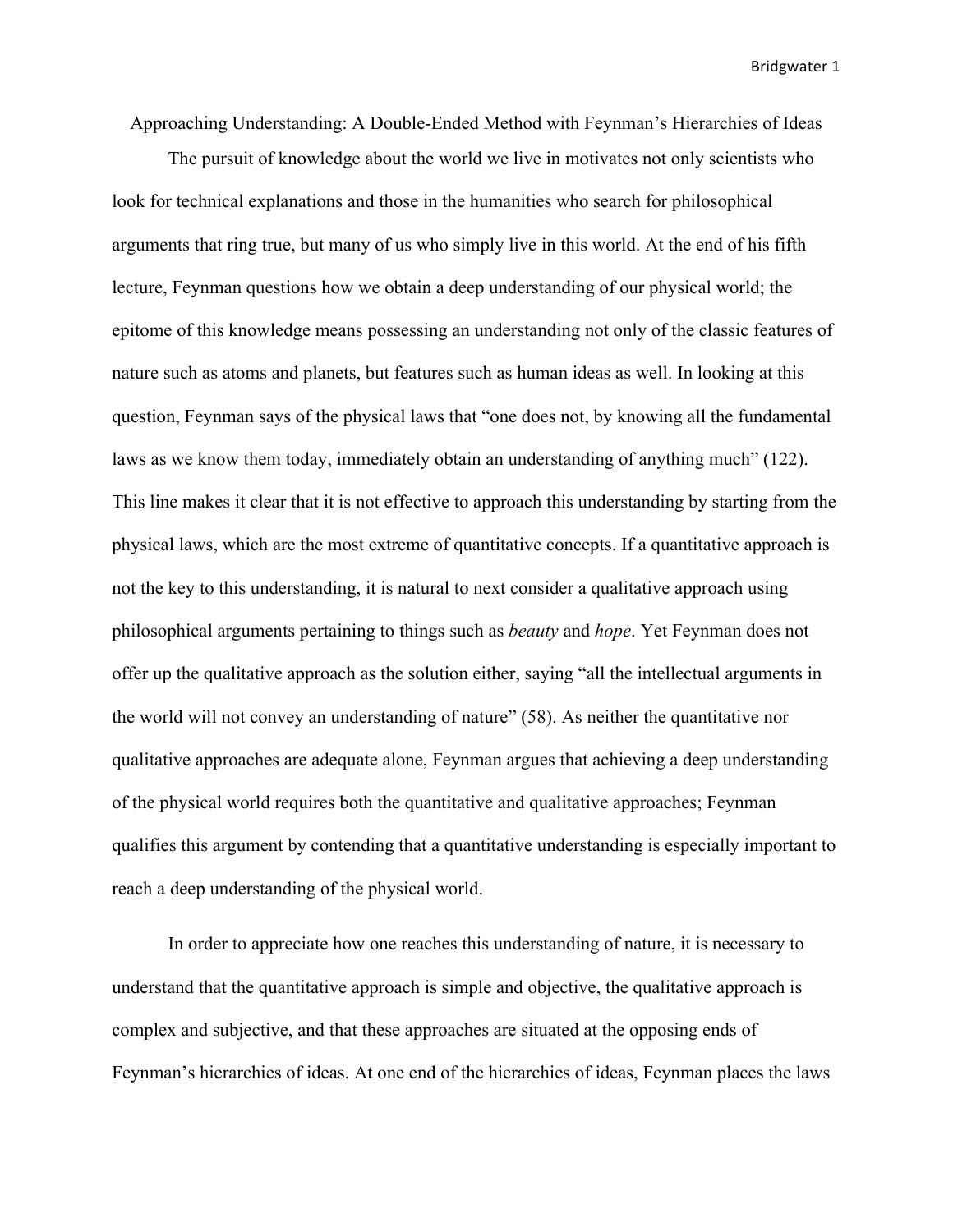of physics. The laws of physics are unique in their simplicity. Feynman describes simplicity as being simple in pattern, but not being simple in action (33). This means that while physical laws are "complicated in [their] actions…the basic pattern or the system beneath the whole thing is simple" (33). Additionally, the laws of physics are objective within the scientific community's current understanding. While there is always an "edge of mystery" to the physical laws (33), if a law has been accepted, then it has been never been "proved wrong" and can be used to make accurate calculations about nature (157). As nothing else in the scientific community is so universally accepted as likely to be true, the physical laws are the most objective form of human knowledge. Additionally, as no other expressions in the world are known to so precisely express the patterns exhibited in nature, the laws of nature are considered to be the most simple form of human knowledge. As they are the most objective and the most simple, the physical laws are placed at the end of Feynman's hierarchies of ideas. At the opposite end of the hierarchies are ideas which are subjective and extremely complex, such as "evil, and beauty, and hope" (125). In moving up the hierarchy from the physical laws, each successive concept becomes increasingly subjective. The physical laws are the most objective expressions of nature, so each move away from the physical laws requires that people associate invented meanings with the definitions of the concepts. Thus, any idea past the laws of nature is subjective, and ideas further from the laws of nature are more subjective than concepts which are close to the natural laws. Additionally, as subjectivity increases, complexity increases because of the additional layers of meanings which are added to the words. For example, Feynman characterizes the concept of *heat* as a term we have invented and believe is ultimately explained by the fundamental laws (124). As one moves up the hierarchy, at first many ideas exist whose origins can be traced back to the natural laws; for example, specific natural laws can be identified as the ultimate origins of the terms *refractive*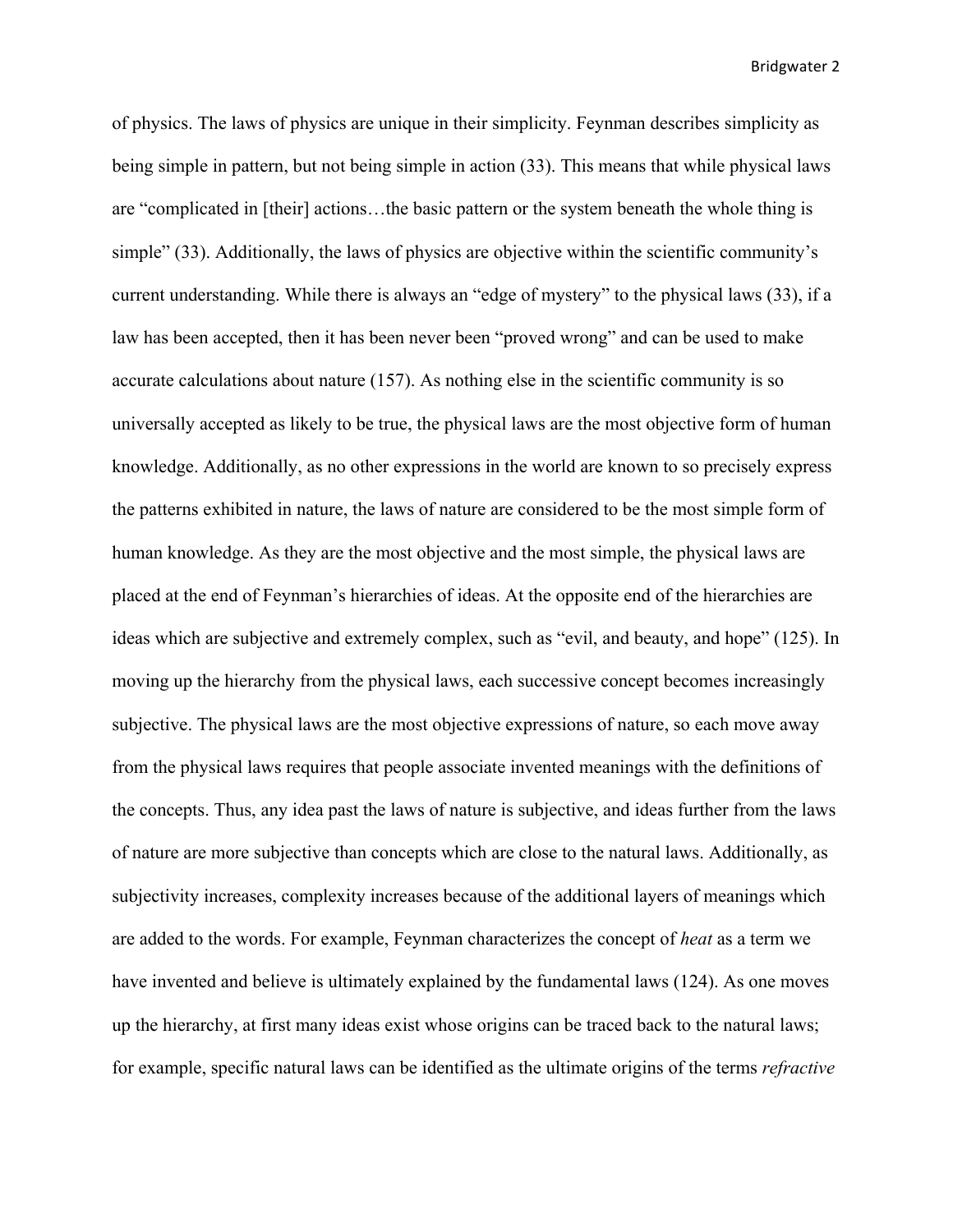*index* and *surface tension* (124). Yet past a certain point in the hierarchy, the terms are so subjective and complex that it is not worth it to think all the way back to the natural laws. As Feynman puts it, "the higher up we go the more steps we have in between, each one which is a little weak" (125). These layers of weak connections make it impossible to connect concepts such as *storm*, *frog*, *political expediency*, and the highest extremities of the hierarchy like *beauty*, *evil*, and *hope*, to the natural laws (125). Thus, concepts at the furthest end of Feynman's hierarchies of ideas are extremely complex and subjective, while the natural laws at the opposing end are as simple and objective as possible within the current understanding of nature.

As neither a quantitative nor qualitative approach to understanding the physical world is adequate alone, Feynman argues that both approaches are necessary to reach this deep understanding. He says, "what we have to look at is the whole structural interconnection of the thing; and that all the sciences, and…all the efforts of intellectual kinds, are an endeavor to see the connections of the hierarchies" (125). It is important to note that while some ideas can be directly connected to each other, Feynman says "we cannot, and it is no using making believe that we can, draw carefully a line all the way from one end of this thing to the other" (125). This line makes it clear that a point exists in each hierarchy at which someone is unable to clearly connect an idea all the way back to the physical laws or the upper reaches of the hierarchy. At this point, the ability to connect an idea to surrounding concepts differs based on every person's individual schema. While Feynman does not explicitly discuss this aspect of the hierarchies, his theory regarding the inability to carefully draw a line from one end of the hierarchies to the other makes this examination relevant (125). A word that falls past this point in the hierarchy is *storm*. The word *storm* carries different meanings for different people. Where someone lives or has traveled, the different conversations someone has had about storms, and particular associations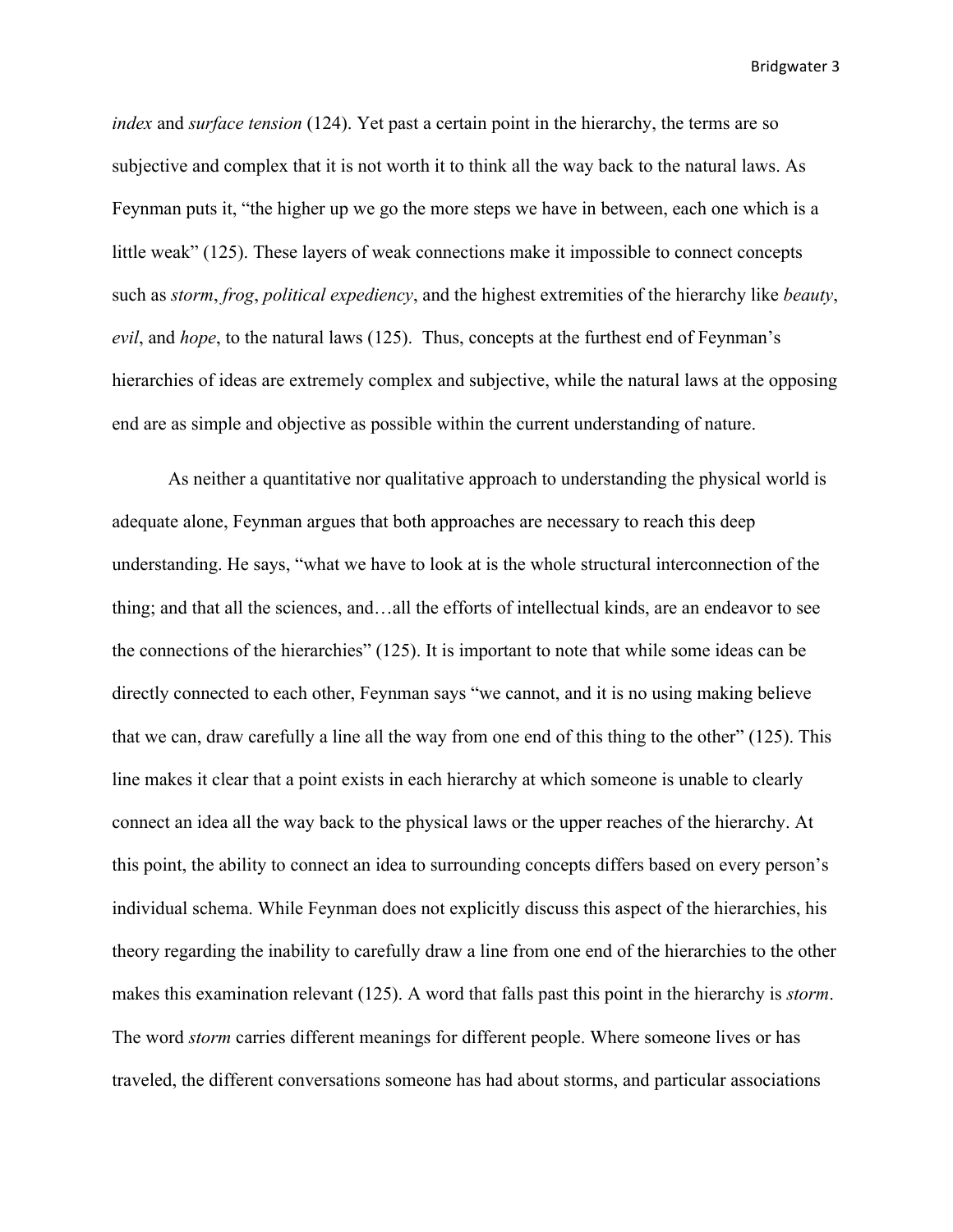someone may have with similar words such as *stormy, rain storm,* and a place being *taken by storm* are just some of the causes for the different schemas people have regarding this word. So while it is possible to connect some aspects of storms, such as the water molecules within a cloud, back to the physical laws, there are aspects of the word that are different for every person who hears the word. As an outsider has no way of knowing every possible association a person may have regarding the word *storm*, it is impossible for an outsider to map the connections between ideas past a certain level of subjectivity and complexity in the hierarchy. Thus, it is impossible to clearly draw a line from one end of the hierarchy to the other. This dilemma is the cause as to why a deep understanding of the world can only be approached by using both ends. Say for example that having an understanding of a storm is part of this deep understanding of the physical world. As there are aspects of a storm which can only be connected to the physical laws, to the upper ends of the hierarchies, or to unique concepts in the middle of the hierarchies which are based on each person's schema, both ends of the hierarchies must be examined.

The case for working from both ends of the hierarchies is strong. However, while both the quantitative and qualitative approaches are necessary to gain a deep understanding of the physical world, the quantitative approach's ability to strengthen one's appreciation of the *beauty*  of the physical world makes it more significant. Feynman says, "To those who do not know mathematics it is difficult to get across a real feeling as to the *beauty*, the deepest *beauty* of nature" (58). Understanding mathematics is important to appreciate nature's *beauty* because it allows someone to appreciate the physical laws and thus, to appreciate simplicity. When someone appreciates simplicity, they recognize that the laws which make up everything in the world exhibit the same patterns; this fact can create a strong sense of awe. For example, someone can be struck by the majestic expanse of the ocean, but the experience is more impactful if they